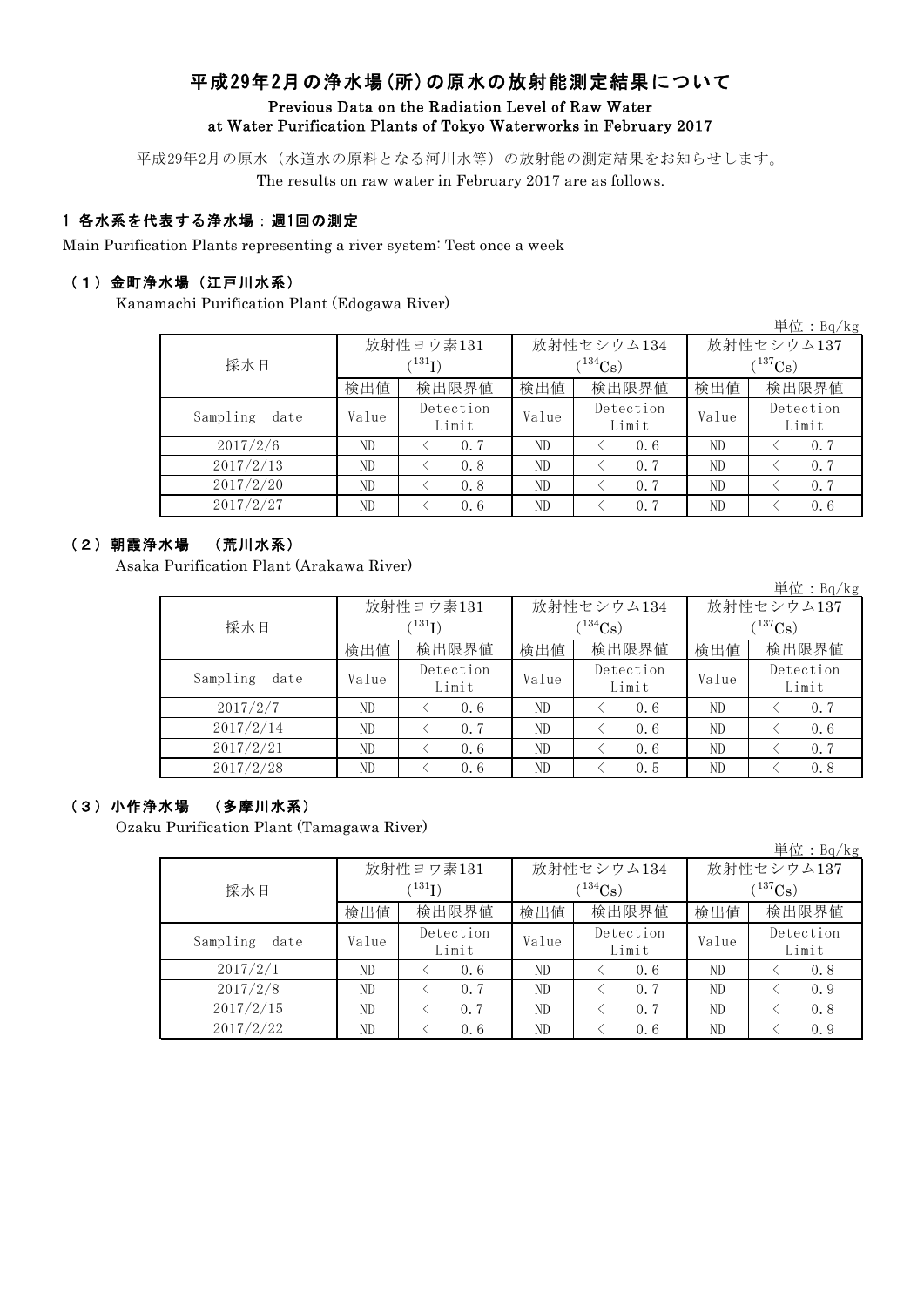## (4)東村山浄水場 (多摩川・荒川水系)

Higashi-murayama Purification Plant (Tamagawa・Arakawa River)

|                  |       |                    |       |                          |            | 単位: $Bq/kg$        |  |  |
|------------------|-------|--------------------|-------|--------------------------|------------|--------------------|--|--|
|                  |       | 放射性ヨウ素131          |       | 放射性セシウム134               | 放射性セシウム137 |                    |  |  |
| 採水日              | (131) |                    |       | $(134)$ C <sub>S</sub> ) | $(137)$ Cs |                    |  |  |
|                  | 検出値   | 検出限界値              | 検出値   | 検出限界値                    | 検出値        | 検出限界値              |  |  |
| Sampling<br>date | Value | Detection<br>Limit | Value | Detection<br>Limit       | Value      | Detection<br>Limit |  |  |
| 2017/2/2         | ND    | 0.7                | ND    | 0.7                      | ND.        | 0.6                |  |  |
| 2017/2/9         | ND    | 0.6                | ND    | 0.7                      | ND         | 0.6                |  |  |
| 2017/2/16        | ND    | 0.8                | ND    | 0.6                      | ND.        | 0.6                |  |  |
| 2017/2/23        | ND    | 0.7                | ND    | 0.6                      | ND         | 0.7                |  |  |

## (5)長沢浄水場 (相模川水系)

Nagasawa Purification Plant (Sagamigawa River)

単位:Bq/kg

| $T = 122 \cdot 1297$ |       |                    |       |                    |              |                    |  |  |  |
|----------------------|-------|--------------------|-------|--------------------|--------------|--------------------|--|--|--|
|                      |       | 放射性ヨウ素131          |       | 放射性セシウム134         | 放射性セシウム137   |                    |  |  |  |
| 採水日                  |       | $^{131}$ I)        |       | $(134)$ Cs         | $(^{137}Cs)$ |                    |  |  |  |
|                      | 検出値   | 検出限界値              | 検出値   | 検出限界値              | 検出値          | 検出限界値              |  |  |  |
| Sampling<br>date     | Value | Detection<br>Limit | Value | Detection<br>Limit | Value        | Detection<br>Limit |  |  |  |
| 2017/2/3             | ND    | 0.6                | ND    | 0.7                | ND           | 0.7                |  |  |  |
| 2017/2/10            | ND    | 0.5                | ND    | 0.6                | ND           | 0.6                |  |  |  |
| 2017/2/17            | ND    | 0.7                | ND    | 0.7                | ND           | 0.9                |  |  |  |
| 2017/2/24            | ND    | 0.7                | ND    | 0.8                | ND           | 0.6                |  |  |  |

# 2 その他の主要浄水場:概ね月1回の測定

Other Main Purification Plants: Test mostly once a month

|                     |                            |                  |           |             |                    |       |                    |            |       |              | 単位:Bq/kg           |
|---------------------|----------------------------|------------------|-----------|-------------|--------------------|-------|--------------------|------------|-------|--------------|--------------------|
|                     |                            |                  | 放射性ヨウ素131 |             | 放射性セシウム134         |       |                    | 放射性セシウム137 |       |              |                    |
| 浄水所                 | 水源                         | 採水日              |           | $(^{131}I)$ |                    |       | $(^{134}Cs)$       |            |       | $(^{137}Cs)$ |                    |
|                     |                            |                  | 検出値       |             | 検出限界値              | 検出値   | 検出限界値              |            | 検出値   |              | 検出限界値              |
| Monitoring<br>point | Water<br>resource          | Sampling<br>date | Value     |             | Detection<br>Limit | Value | Detection<br>Limit |            | Value |              | Detection<br>Limit |
| 三郷<br>Misato        | 江戸川水系<br>Edogawa<br>River  | 2017/2/8         | ND        | $\langle$   | 0.7                | ND    | $\langle$          | 0.7        | ND    | $\langle$    | 0.7                |
| 三園<br>Misono        | 荒川水系<br>Arakawa<br>River   | 2017/2/8         | ND        | $\langle$   | 0.7                | ND    | $\langle$          | 0.7        | ND    | $\langle$    | 0.6                |
| 境<br>Sakai          | 多摩川水系<br>Tamagawa<br>River | 2017/2/8         | ND        | $\langle$   | 0.7                | ND    | $\langle$          | 0.7        | ND    | $\langle$    | 0.9                |
| 砧<br>Kinuta         | 多摩川水系<br>Tamagawa<br>River | 2017/2/8         | ND        | $\langle$   | 0.7                | ND    | $\langle$          | 0.8        | ND    | $\lt$        | 0.7                |
| 砧下<br>Kinutashimo   | 多摩川水系<br>Tamagawa<br>River | 2017/2/8         | ND        | $\langle$   | 0.7                | ND    | $\langle$          | 0.6        | ND    | $\lt$        | 0.6                |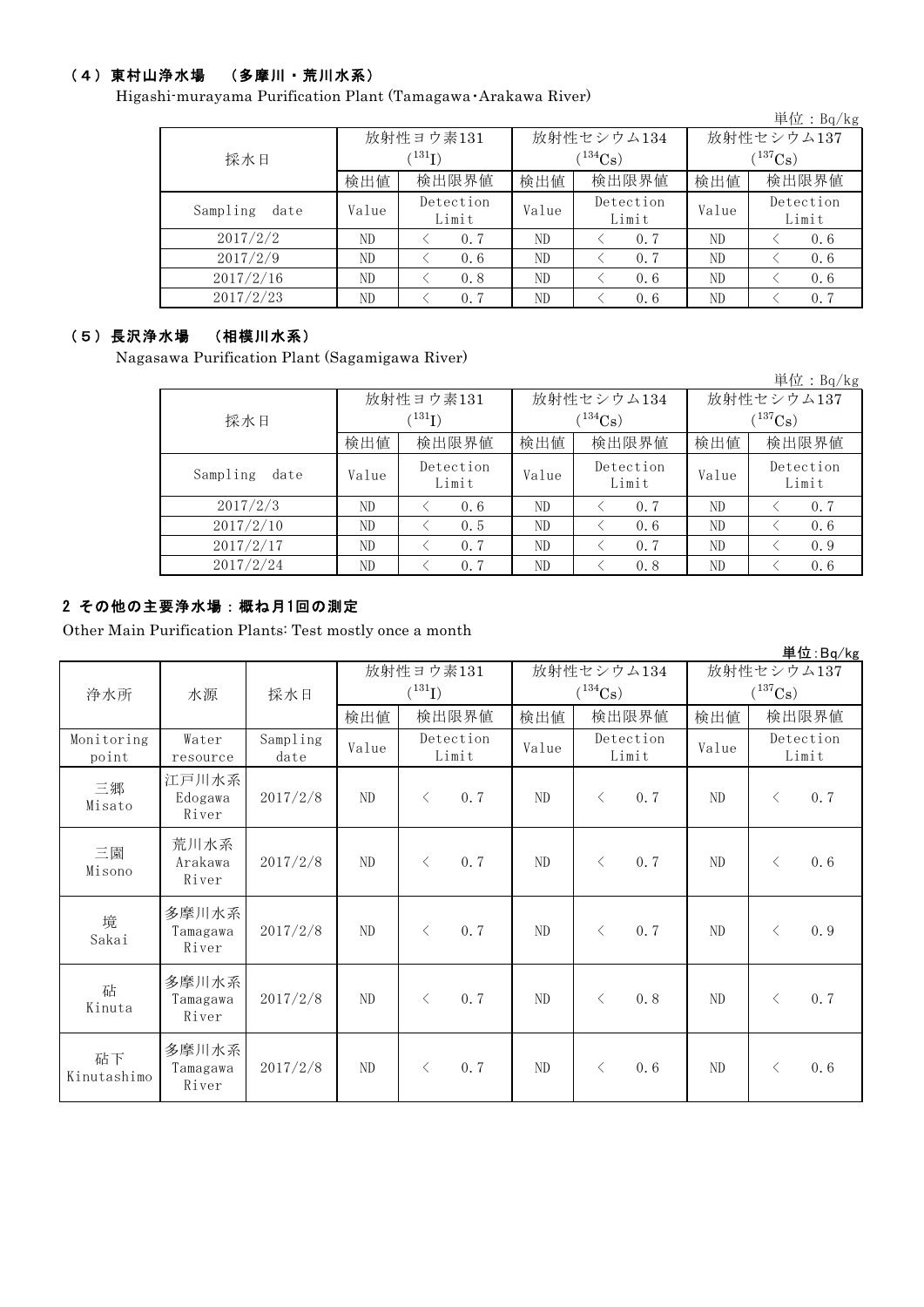## 3 多摩地区等の表流水・伏流水・浅井戸を水源とする浄水所:概ね月1回の測定

Water purification plants using surface water, subsoil water, or shallow well water in Tama Area: Test mostly once a month

|                  |                  |                          |                    |       |                            |                            | 単位: Bq/kg          |  |
|------------------|------------------|--------------------------|--------------------|-------|----------------------------|----------------------------|--------------------|--|
| 浄水所              | 採水日              | 放射性ヨウ素131<br>$(^{131}I)$ |                    |       | 放射性セシウム134<br>$(^{134}Cs)$ | 放射性セシウム137<br>$(^{137}Cs)$ |                    |  |
|                  |                  | 検出値                      | 検出限界値              | 検出値   | 検出限界値                      | 検出値                        | 検出限界値              |  |
| Monitoring point | Sampling<br>date | Value                    | Detection<br>Limit | Value | Detection<br>Limit         | Value                      | Detection<br>Limit |  |
| 戸倉<br>Tokura     | 2017/2/8         | ND                       | 0.8<br>$\langle$   | ND    | 0.7<br>$\langle$           | ND                         | 0.9<br>$\langle$   |  |
| 乙津<br>Ottsu      | 2017/2/8         | ND                       | 0.6<br>$\langle$   | ND    | 0.7<br>$\langle$           | ND                         | 0.7<br>$\langle$   |  |
| 日原<br>Nippara    | 2017/2/14        | ND                       | 0.8<br>$\langle$   | ND    | $\langle$<br>0.6           | ND                         | 0.7<br>$\langle$   |  |
| 氷川<br>Hikawa     | 2017/2/14        | ND                       | $\langle$<br>0.8   | ND    | $\lt$<br>0.6               | ND                         | 0.7<br>$\langle$   |  |
| 棚沢<br>Tanasawa   | 2017/2/16        | ND                       | $\langle$<br>0.8   | ND    | $\langle$<br>0.6           | ND                         | 0.8<br>$\langle$   |  |
| 大丹波<br>Otaba     | 2017/2/16        | ND                       | 0.7<br>$\langle$   | ND    | $\langle$<br>0.7           | ND                         | 0.7<br>$\langle$   |  |
| 深沢<br>Fukasawa   | 2017/2/20        | ND                       | 0.7<br>$\langle$   | ND    | $\langle$<br>0.7           | ND                         | 0.6<br>$\langle$   |  |
| 小河内<br>Ogouchi   | 2017/2/22        | ND                       | 0.7<br>$\langle$   | ND    | 0.7<br>$\langle$           | ND                         | 0.7<br>$\langle$   |  |
| ひむら<br>Himura    | 2017/2/22        | ND                       | $\langle$<br>0.7   | ND    | 0.6<br>$\langle$           | ND                         | 0.7<br>$\langle$   |  |

#### <表流水を水源とする浄水所> <surface water>

#### <伏流水を水源とする浄水所> <subsoil water>

単位:Bq/kg 検出値 | 検出値 | 検出値 | 検出限界値 | 検出値 Sampling and value vertection value vertection value<br>date Value Limit Value Limit Value  $2017/2/9$  ND < 0.6 ND < 0.5 ND < 0.6  $2017/2/9$  ND < 0.8 ND < 0.7 ND < 0.8  $2017/2/13$  ND < 0.8 ND < 0.5 ND < 0.6  $2017/2/13$  ND  $\leq 0.7$  ND  $\leq 0.7$  ND  $\leq 0.7$  $2017/2/21$  ND < 0.7 ND < 0.7 ND < 0.7  $2017/2/23$  ND < 0.7 ND < 0.6 ND < 0.7  $2017/2/27$  ND < 0.6 ND < 0.6 ND < 0.7 放射性セシウム137  $(^{137}\mathrm{Cs})$ 放射性セシウム134  $(^{134}Cs)$ Detection Limit 検出限界値 | 検出値 | 検出限界値 Monitoring point Sampling Value Detection Limit Detection Limit 浄水所 | 採水日 沢井第一 Sawaidaiichi 千ヶ瀬第二 Chigasedaini 日向和田 Hinatawada 高月 Takatsuki 御岳山 Mitakesann 二俣尾 Futamatao 成木 Nariki 放射性ヨウ素131  $(^{131}\text{I})$